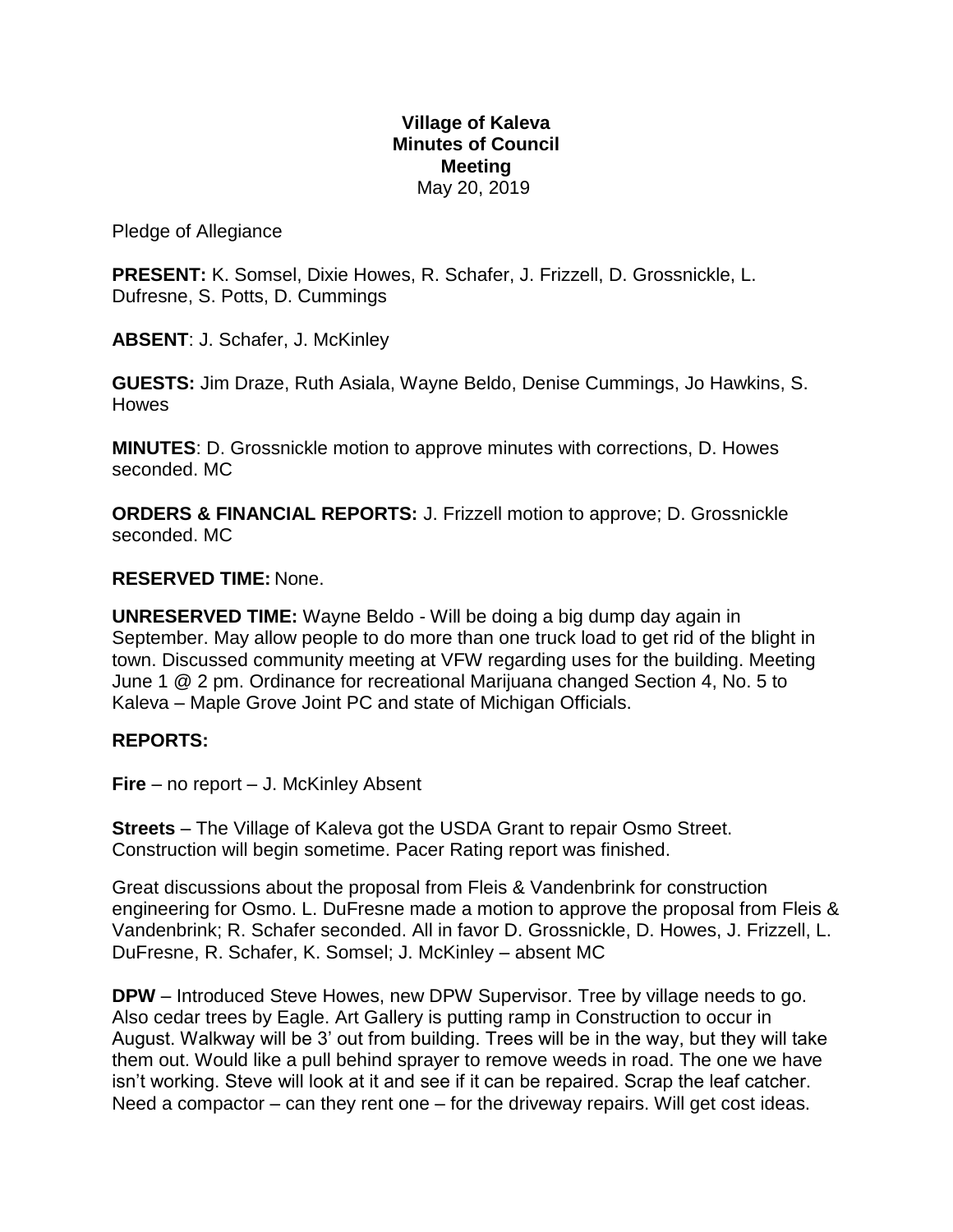Dump truck is done. Fuel gage inside tank and will need to be replace the whole thing. Jo Hawkins would like to have a raise. She has been there 14 years. She makes \$11.50 now. J.Frizzell motion to give Jo a \$1 an hour raise because she is a good worker. D. Grossnickle seconded. MC

**Park** – Lights in park lots 15 & 35 need an electrician. Steve will call Shad in the morning. All water was on in park. Library isn't on yet. Will check tomorrow. Garbage being dumped on the trails by the park. Will check it out and clean it up.

**Water** – USDA loan progressing. May be next year for a new well. Had a problem with wells again. Well 1 can't keep up. Library had trouble with septic tank. Well 3 hopefully back up this week.

**Zoning** – Report is combined with Township. K. Somsel has list of properties that are clean. Showed some pictures of junk piles. ZA would like to see Newsletter addressing some of the concerns regarding ordinances. ZO would like a raise. D. Grossnickle motion to Zoning Administrator to \$250 a month. L. Dufresne 2<sup>nd</sup>. MC

**Planning Commission** – Jim Draze said there are two meetings coming up, May 8 and May 14. PC is working on capital improvement plan outline may be ready for next meeting. Joint PC Public hearing on Recreational Marijuana opt out ordinance. Master Plan progressing. May have an outline maybe next meeting. Will ask for boards to give views of existing master plan and what needs to be included. Village/Township & PC boards. Ordinances a specifically for each unit of government so we will continue to have two planning commissions right now. The Beaver Creek stream banks along road are a valuable piece of property and will be listed under parks. Discussed stream bank in capital asset report. Needs to be kept clean to preserve.

# **Rental Standards** – no report

# **Correspondence** -

**Old Business:** Website – MS Creative - Historical Society is working with him now to build a website. May be possible for village and township to work with them to all be on one site. Jim Draze will work to get the group together to make one great site. Jim will be a facilitator and talk to Sara about getting them together.

Library – still not repaired.

Sidewalk – Wayne Beldo discussed the sidewalk bid. Village portion will be around \$6,000 of that with village employees tearing out the old one. D. Grossnickle made a motion and J. Frizzell 2<sup>nd</sup> to repair sidewalks in front of the Village to cover Act 51 nonmotorized transportation improvements. Not to exceed \$6,000. MC Centennial walkway maintenance is needed. It has been Historical Society in the past, but it is Village Responsibility. KBT wants to repair what is already there or just tear it out. Needs to be benches down the entire trail. Need more wood chips for the pathway.